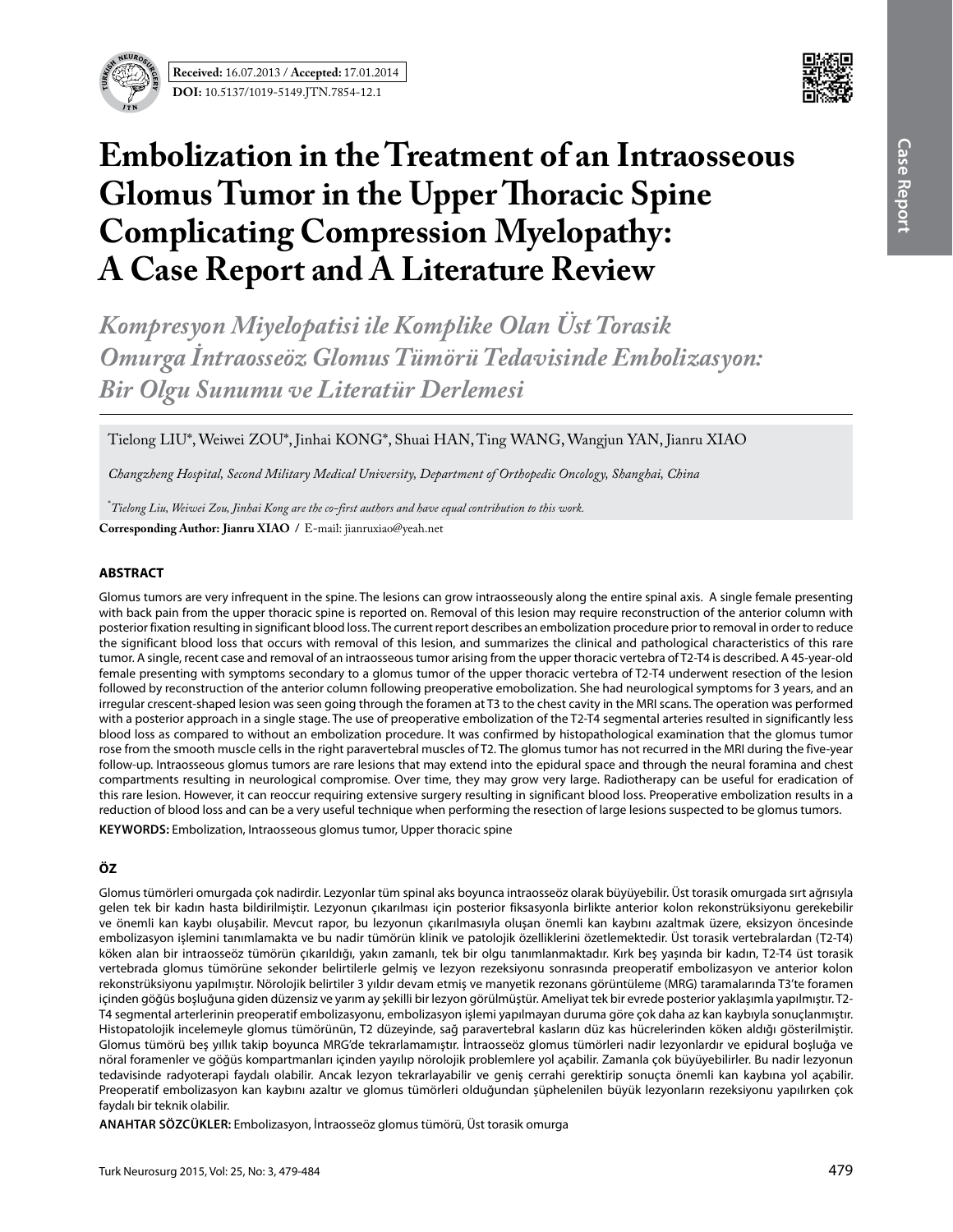#### **INTRODUCTION**

The glomus body is involved in thermal regulation, and is located in the stratum reticularis of the dermis layer in the skin (19). Sometimes the glomus body is in the subungual region, the digits, or the palm. The glomus body is a temperaturesensitive organ of modified perivascular smooth muscle cells, which is involved in the vascular regulation of skin temperature. The role of the glomus body is to shunt blood away from the skin surface when exposed to cold temperature, thus preventing heat loss, and allowing maximum heat flow to the skin in warm weather to allow heat to dissipate. The glomus body has high sympathetic tone and potentiation leads to near complete vasoconstriction. Glomus tumors are very scarce, with an estimated incidence of 1.6% among the 500 consecutive soft tissue tumors reported by the Mayo Clinic (17). Glomus tumors are benign lesions that are derived from neuromyoarterial glomus cells. The vast majority of glomus tumors occur in the distal extremities, particularly the subungual region and the forearm (8). Intraosseous glomus tumors are extremely rare. We report a case of an intraosseous glomus tumor of the upper thoracic spine, discuss the imaging and histological findings, and the treatment.

#### **CASE REPORT**

A 45-year-old female was first hospitalized in December 2004. She had presented with progressive numbness and weakness of the lower limbs with difficulty walking for a year. Physical examination showed that the spinal process of T2-T4 was hypoesthetic with decreased sensation below the papilla plane. The muscle strength of the bilateral iliopsoas and quadriceps femoris muscles was level 2. The myodynamia with extended halluces and toes was level 3, and with extended and flexed feet was level 4. Abdominal reflexes were absent.

In December of 2004, CT imaging revealed osteolytic areas at levels T2-T4 with osteosclerotic changes. There was a

mucinous mass in the T2 paravertebral space (Figure 1a). The lesion involved paravertebral soft tissue, and was shaped like a crescent. It measured 5 cm x 6 cm in size in the vertebral body. Magnetic resonance imaging (MRI) showed the lesion to be homogeneous, with slightly higher signal intensity on T1-weighted images, and equal signal intensity on T2 weighted images. The mucinous mass was seen outside the T2 paravertebral space with cord compression. The pathological findings of a CT-guided biopsy revealed this to be a glomus tumor. The patient was subsequently treated with radiotherapy. The first choice of the radiotherapy for the patient was the financial condition as the surgical treatment was more expensive than the radiotherapy in China. The radiotherapy was carried out with a single photon less than 40 Gy, 50 mm depth by a linear accelerator. Thereafter, a month later, the daily fractions of 2 Gy was additional. After three months of radiotherapy treatment, the symptoms of the patient gradually improved. All symptoms were relieved almost completely after a year, and the patient's neurological function was entirely normal. However, in November 2006, the patient complained of new onset of pain at the dorsal part of the chest again. Subsequent physical examination showed the muscle strength of the bilateral iliopsoas and quadriceps femoris muscles to be level 5. The myodynamia with extended halluces and toes was level 4, and with extended and flexed feet was level 5. Abdominal reflexes were again absent.

MRI showed a compressive fracture of the T3 vertebra, with obvious destruction and a crescent-shaped lesion involving the upper thoracic vertebra of levels T2-T4. This lesion extended through the neural foramen at T3 to the chest cavity (Figure 1A). In comparison with the CT and MRI imaging performed in Dec 2004, the mass was noted to have grown slightly.

After informed consent was obtained, the patient underwent posterior decompression, tumor resection and corpectomy.



**Figure 1: A)** MRI showed compression fracture of vertebra of T3, and destruct obviously and an irregular ball-shaped lesion involving the upper thoracic vertebra of T2-T4, which was extended through the neural foramen at T3 to chest cavity. **B)** Postoperative x-ray showed reconstruction of the anterior column with a titanium cage, and posterior instrumentation.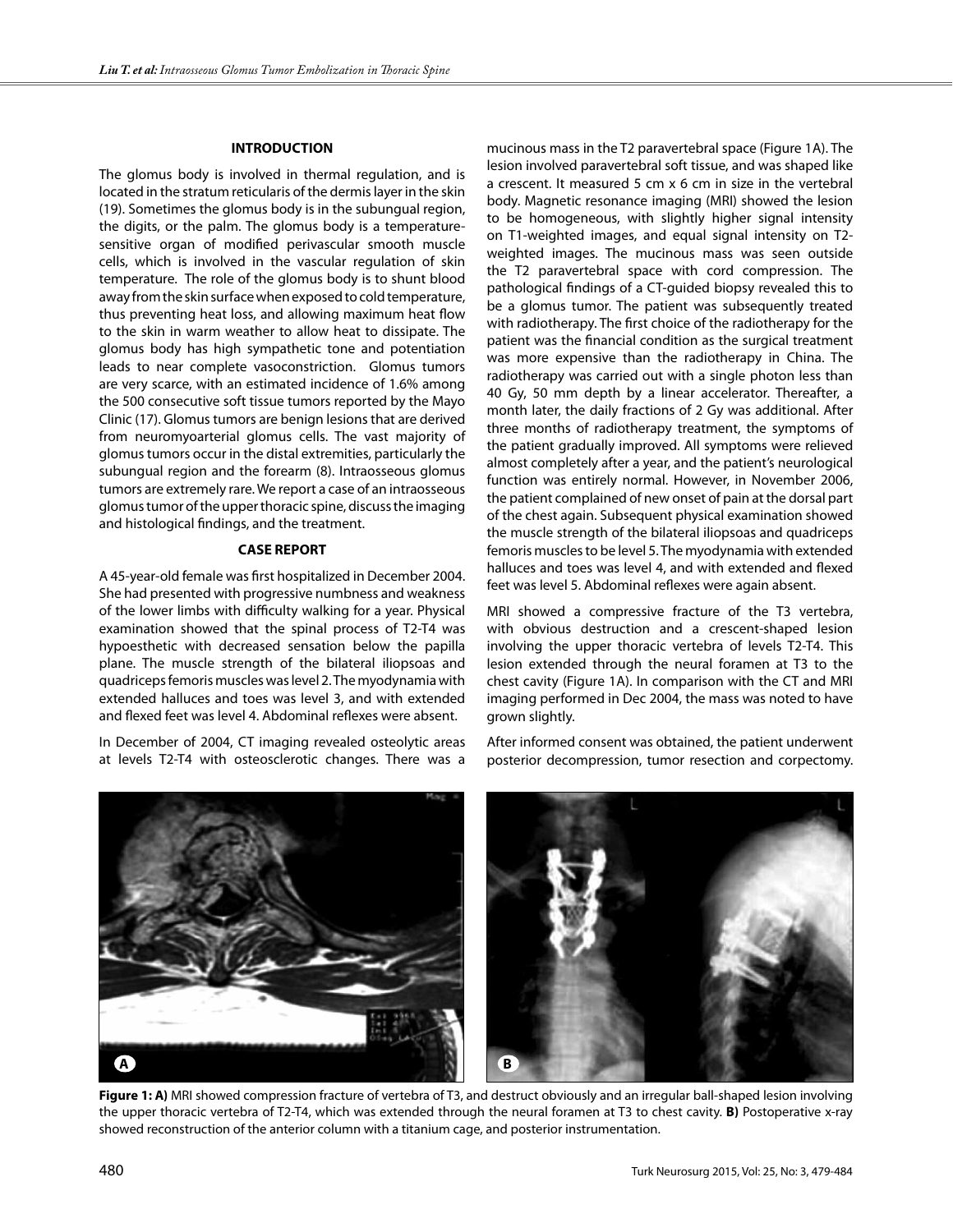This was followed by reconstruction of the anterior column with a titanium cage filled with autograft, and placement of pedicle screws from T2 to T6 by a one-stage posterior approach (Figure 1b). This procedure results in significant intraoperative blood loss. Therefore, in order to decrease blood loss during the operation, embolization of the tumor arteries was performed preoperatively. Access to the segmental arteries was performed using digital subtraction angiography (DSA) guided arteriography under local anesthesia through the femoral artery. Superselective catheterization was performed with injection of contrast media to verify the vessels (Figure 2A). Once verified, embolization of the arteries was done using a gelatin sponge (Figure 2b).

The percutaneous embolization technique is now presented. When the tumor blood supply was derived from an artery, it was necessary to embolize by prior angiography. However, the vascular supplying segments of the spinal cord were not advocated for embolization for safety reasons. At the endpoint of embolization, an angiographic series was performed to verify reduction of tumor vessels and hemostasis. The adjacent segments of the embolization should also be checked after injection to determine if the tumor will blush or the additional collaterals have been reduced. This embolization procedure resulted in a blood loss of 650 ml during the operation, which was significantly less than the 1500-2000 ml of blood loss reported in the literature.

The glomus tumor was verified by postoperative pathology evaluation (Figure 3A). Microscopic examination showed a hypercellular neoplasm. There were round, polygonal epithelioid cells with the monotonous nuclei in the neoplasm. It was found that scattered, dilated or small-to-medium vascular channels were also in the focus. Nuclear atypia and



**Figure 2:** In order to decrease the bleeding during the operation, embolization of the segmental arteries at T2-T4 was performed before operation. **A)** pre- embolization. **B)** post-embolization.



**Figure 3: A)** microscopic examination showing a proliferation of glomus cells with round monotonous nuclei (hematoxylin and eosin; original magnification, 200). **B)** microscopic examination showing that glomus cells are immunoreactive for smooth muscle actin. (Envision microscopic examination, 200).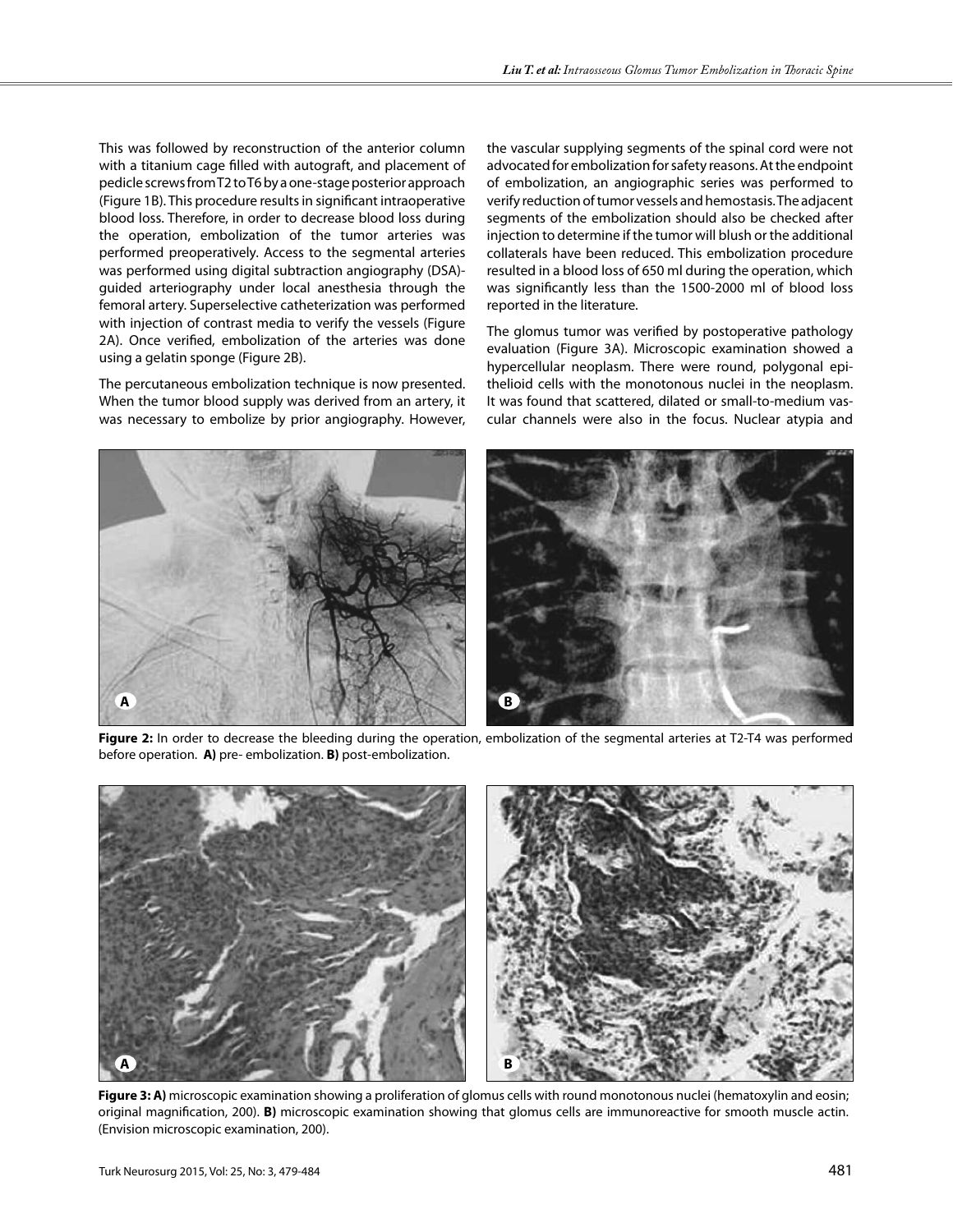necrosis were not in appearance. S-100, chromogranin, epithelial membrane antigen, and CD34 were immunonegative in the neoplastic cells (Figure 3B). Smooth muscle was immunoreactive. Therefore, the diagnosis of a glomus tumor was established by both the staining pattern and the histological features.

At the 5-year follow-up examination, the patient had recovered completely. There was no evidence to demonstrate



**Figure 4: A)** It showed there was no paravertebral recurrence of the glomus tumors in the transverse section of MRI. **B)** The inner fixation of the patient was maintained properly without loosening in the sagittal section of MRI.

residual or recurrent tumor in the postoperative MRI (Figure 4A,B).

### **DISCUSSION**

Glomus tumors are, with the rare exception of glomangiosarcomas, benign neoplasms that are derived from the neuromyoarterial plexus (11). Clinically, this tumor can be seen as a small, red-blue, superficial nodule with symptoms of paroxysms of spreading pain due to changes in temperature or pressure. The classic clinical triad of dull pain, intensive point of tenderness, and cold sensitivity is present in approximately 30% of patients. Substance P has been associated with a painful glomus tumor, and a striking female pre-disposition (3:1) is observed in subungual lesions, although overall there is no gender-based pre-disposition. Its predilection is for adults between 20 to 40 years of age, and often affects the third to fifth decades of their lives (4). It has a tendency to be hereditary. The 1p21-1p22 codes for glomulin and the protein plays a role in the genesis (6, 7). Glomus tumors normally develop in the subungual region, but can develop at any site where the normal glomus body may exist. However, an intraosseous glomus tumor of bone is extremely rare, especially in the spine (3, 13).The origin of intraosseous glomus tumors remains controversial. They presumably can originate from soft tissue (located at the triage department of the normal arteriole and normal venule), and erode through the opening in the bony cortex, or arise within the bone. They can also originate either from normal glomera that occasionally exists in the terminal phalanges, or from pericytes in the blood vessel walls (2,4,19). Typically, in essence, the iconography feature of the tumor is a high signal intensity on T2-weighted images, and low signal intensity on T1-weighted images.

In our case, there was no evidence of an opening of the cortex during our operation, nor any microscopic evidence of continuity between the tumor and the pericyte vessel. However, CT and MRI demonstrated the continuity of the tumor lesion to the vascular groove. Therefore, we postulated that this intraosseous glomus tumor might have arisen from pericytes in the blood vessel walls. Intraosseous glomus tumors of the spine are extremely rare lesions and there is little experience in the literature for treatment (Table I). In contrast to the experience for the treatment of vertebral hemangiomas, we have a different choice of treatments for intraosseous glomus tumors. Vessel embolization, ligation or irradiation and surgery are treatments used for the glomus tumors. If there is spinal cord compression in the vertebral hemangioma, radiation treatment could be considered initially. The embolization has produced good results (7,11).

Our patient had a transient complete paraplegia. She recovered thoroughly after radiotherapy, which indicates that radiotherapy may be a useful non-invasive treatment option for removal of glomus tumors. However, it is known that radiotherapy does not result in complete eradication of the tumor. In our case, the symptoms of the patient arose again two years after radiotherapy. MRI indicated a recurrence of the tumor and it had grown bigger in size, resulting in the collapse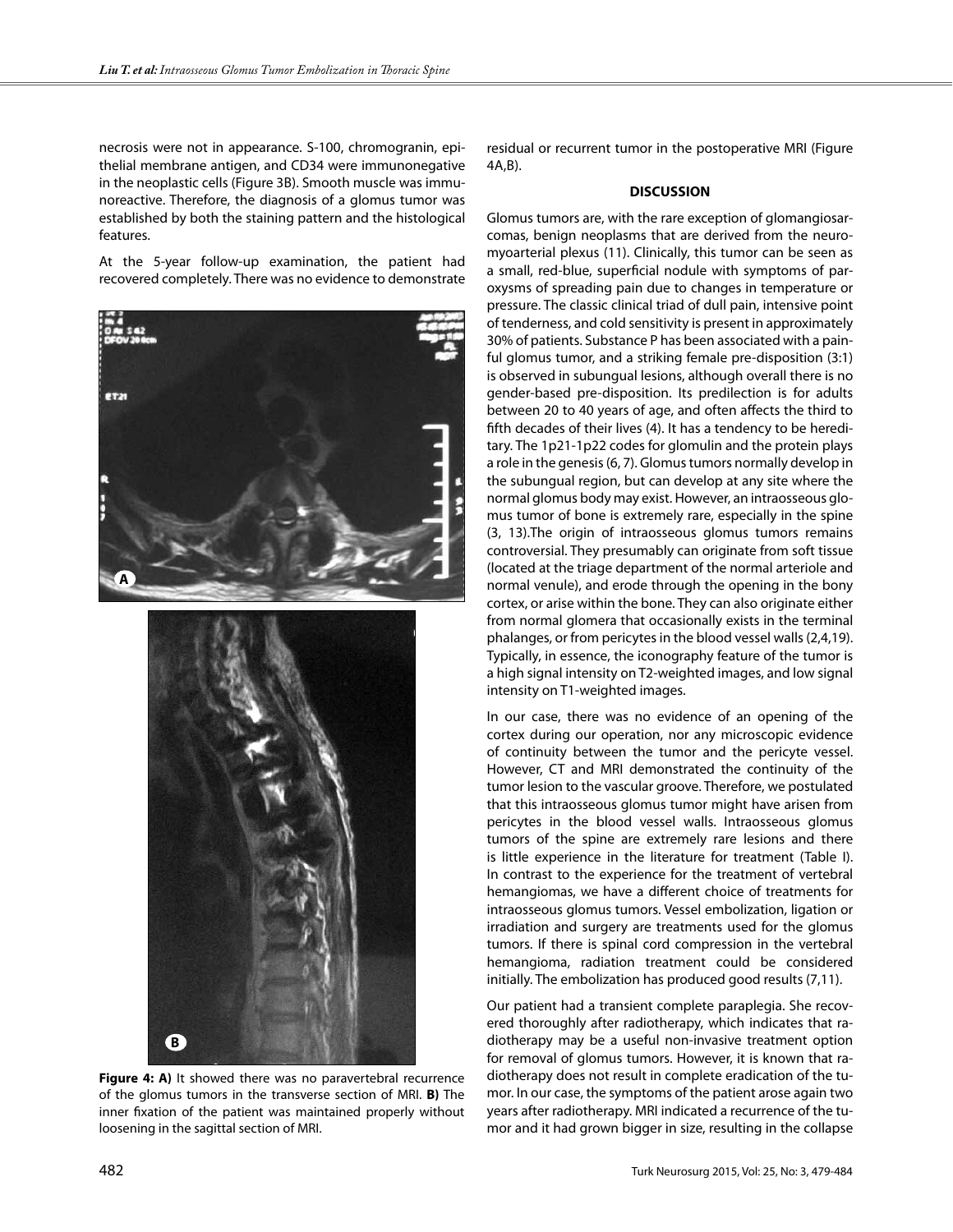| <b>Series</b><br>(ref. no.)         | no.            | Age (yr)<br>/sex | <b>Presenting</b><br>symptoms            | <b>Tumor location</b>                                                                 | <b>Operation</b>                                                                                                                          |
|-------------------------------------|----------------|------------------|------------------------------------------|---------------------------------------------------------------------------------------|-------------------------------------------------------------------------------------------------------------------------------------------|
| Bessho Y et al<br>1991 (5)          | 1              | 49/M             | Back pain<br>compressive<br>myelopathy   | T <sub>2</sub> pedicle<br>vertebral body                                              | T2-3 costotransversectomy                                                                                                                 |
| Robinson et al<br>1996 (14)         | $\overline{2}$ | 45/F             | Back pain                                | L1 pedicle                                                                            | Posterior laminectomy and<br>resection                                                                                                    |
| Payer et al., 2002<br>(13)          | 3              | 55/F             | Back pain,<br>Compressive<br>myelopathy  | T4 vertebral body                                                                     | Transthoracic T4 corpectomy                                                                                                               |
| <b>Bambakidis</b><br>et al.2007 (3) | $\overline{4}$ | 44/M             | Radicular<br>symptoms                    | L3 vertebral body, epidural<br>space at L3-L4, L3 neural<br>foramen, abdominal cavity | Posterior decompression,<br>Angiographic embolization,<br>transthoracic resection, 360°<br>reconstruction and fusion                      |
| Becce F et al.<br>2012(4)           | 5              | 73/M             | Upper and lower<br>back pain<br>symptoms | The right pedicle of the<br>eleventh thoracic vertebra<br>$(T11)$ .                   | Percutaneous CT-guide radio-<br>Frequency ablation (RFA)                                                                                  |
| Current report                      | 6              | 45/F             | Back pain,<br>Compressive<br>myelopathy  | T2-T4 vertebral body,<br>epidural space neural<br>foramen, chest cavity               | Stab biopsy, angiographic<br>embolization, lateral posterior<br>undermining decompression<br>resection, 360° reconstruction and<br>fusion |

**Table I:** The Authors Reported the Operation of the Glomus Tumors in the Past

*F: female, M: male, T: thoracic, L: lomber.*

of the vertebra and compression of the spinal cord. Surgical intervention may be a good choice to cure glomus tumors. Total resection or en-bloc resection can decrease the rate of recurrence of these tumors. If the glomus tumor is of large diameter (>2 cm), deep in location, and malignant, the risk of metastasis should be considered (3). Therefore, embolization before the operation should be integrated to the procedure. It should be the foundation of the treatment, and can provide assurance for total resection of glomus tumors.

With the development of catheterization techniques, embolization of the vessels to vertebral hemangiomas has become an approved therapy. However, embolization as the sole therapy is still controversial (9,14). Preoperative embolization for hypervascular spinal tumors has been proven to be effective in reducing tumor size and intraoperative bleeding (1, 9, 10). It is safe and effective, but it should primarily be used as an adjunct to definitive treatments such as surgery or radiotherapy. Bambakidis et al. (3) described a 44-year-old man with a dumbbell-shaped glomus tumor involving the L3 foramen where emergent embolization with adhesive and coil angiographic embolization was used for severe intraoperative hemorrhage that could not be readily controlled during the operation, and was satisfied with reconstruction of the vertebral column.

In order to prevent recanalization or tumor revascularization, surgery should be performed in the 24 to 48 hours after embolization. Owen argued that transarterial embolization could reduce operative hemorrhagic risks, and might also increase tumor sensitivity to chemotherapy or radiation therapy in primary (giant cell tumors, aneurysmal bone cysts, vertebral hemangioma, osteosarcoma) or metastatic bone tumors (12). For our patient, we applied preoperative embolization before total excision of the vertebra. The operation was straightforward with a clear field of view and a blood loss less than 1000 ml. A review of the literature reveals that removal of a vertebra with reconstruction can result in a blood loss of 1500-2000 ml. As reported by some authors, the mean intraoperative blood loss was 1500 ml in primary tumors, the average transfusion volume was 1520 ml, and the duration of the surgery was 225 minutes (18,20,21). We therefore think that preoperative embolization should be an essential step in the treatment of this rare lesion. Ruggieri et al. (16) reported the local recurrence rate as 91% vs. 86% with and without preoperative selective arterial embolization respectively for the sacral giant cell tumor. With the embolization procedure, the hemorrhage of the tumor was obviously decreased.

Most authors have reported that surgery is indicated when the spinal cord compression gets worse (7). The most important problem is uncontrolled intra-operative blood loss. However, the surgical method for removal of vertebral hemangiomas remains controversial. A decompressive laminectomy would have been a treatment option if the cause of compression were the glomus tumor involving only the posterior elements of the vertebra. However, if the glomus tumor involves the vertebral